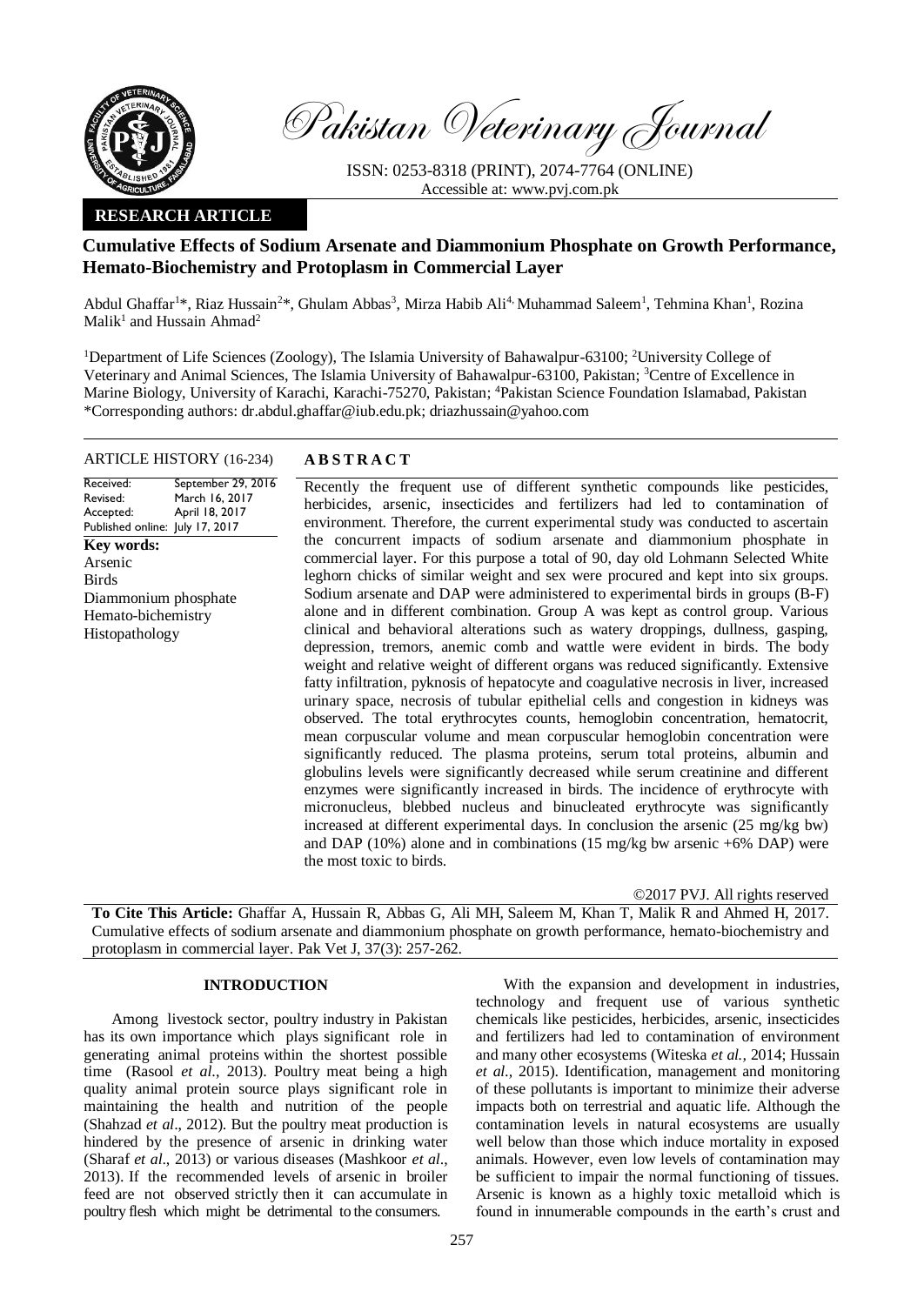is a common environmental pollutant in aquatic as well as terrestrial ecosystems in diverse complex forms (Aruljothi *et al.,* 2013; Javed, 2015; Kousar and Javed, 2015). Natural sources of arsenic include weathering, volcanic and biological activities (Rahman and Hasegawa, 2012) while anthropogenic sources include mining activities, use of different pesticides and wood preservatives which result in contamination of soil and other particles (Baldissarelli *et al.,* 2012). Millions of people are exposed to arsenic in Asia, including China, Thailand, Vietnam, India and Bangladesh through drinking water, use of insecticides and herbicides and high level of arsenic in ground water. Currently in Pakistan, arsenic is one of the most important environmental contaminant (Mashkoor *et al.,* 2013) which induces its toxic effects through variety of mechanisms such as irregular cellular respiration, inhibition of different mitochondrial enzymes and disengagement of oxidative phosphorylation process (Magellan *et al.,* 2014). In particular, arsenic toxic impacts results due to the reason that it interacts with sulfahydryl groups of various enzymes, proteins and it substitutes phosphorus in several biochemical reactions (Khan *et al.,* 2013).

Diammonium phosphate (DAP) fertilizer causes injurious effects and changes the enzyme activity of tissues like kidney, liver, and muscles at capricious intervals and exposures. Consequently these alterations in enzyme activities of different body organs provide clue of the toxicity triggered by the fertilizer. Further investigation explored that toxicity caused by DAP resulted in an unexpected decrease in hematological parameters like erythrocyte count, hemoglobin and hematocrit while total leucocyte count (TLC) increased during DAP toxicity (Trivedi *et al*., 1990; Naqvi *et al.,* 1993). The toxicological and ecological effects produced by inorganic nitrogenous compounds can induce methemoglobinemia in humans and have a potential role in developing cancers of the digestive tract. Further indirect health threats are contributed from the potential relationship between inorganic nitrogen contamination and human infectious diseases. Several reports are available in Pakistan about the arsenic toxicity in poultry; however, there is no literature available about the clinico-hematological and mutagenic effects in concurrently As and DAP intoxicated birds. Therefore, this experimental research was conducted to determine the hemato-biochemical profile and cytogenetic damaging potential of arsenic and DAP in birds.

#### **MATERIALS AND METHODS**

**Birds and management:** A total of 90, day old Lohmann Selected White leghorn chicks of similar body weight and sex were procured from local hatchery (Sumandri, Pakistan). All the birds were kept in floor pens at a local commercial poultry farm under standard conditions, temperature (26-28°C) and humidity (60-65%). After the one week of acclimatization all the chicks were randomly allocated into six equal groups each having fifteen chickens. Birds in all groups were kept on starter diet having 21% crude protein and 2800 Kcal/Kg metabolizable energy. Clean water and feed were given to birds *ad libitum* throughout the experimental duration. Sodium arsenic mixed in water and DAP in feed alone and in different combinations were given to birds daily for 39 days (Table 1).

**Table 1:** Grouping and experimental treatments of layer birds

| Groups  | Treatments                    |
|---------|-------------------------------|
| Group I | Control                       |
| Group 2 | Arsenic (5mg/kg bw)+DAP (2%)  |
| Group 3 | Arsenic (10mg/kg bw)+DAP (4%) |
| Group 4 | Arsenic (15mg/kg bw)+DAP (6%) |
| Group 5 | Arsenic (25mg/kg bw)          |
| Group 6 | DAP (10%)                     |
|         |                               |

**Blood analysis:** Blood sample about 3-4 ml with anticoagulant (EDTA; 1 mg/ml) was collected from each bird during slaughtering separately at different sampling intervals. Serum samples were separated on ice and stored at -20°C. Blood samples were used for different parameters including erythrocyte count, hemoglobin concentration, hematocrit percent, total and differential leukocyte count (Hussain *et al*., 2014). Serum biochemical parameters were estimated spectrophotometrically according to methods described (Ghaffar *et al*., 2015) using commercially available kits.

**Micronuclei and nuclear changes:** For nuclear, mutagenic and morphological changes in erythrocytes duplicate thin smears were made separately from each bird. A total of 2500 erythrocytes/smear/bird was observed under oil immersion lens (1000x) with the help of light microscope (Hussain *et al*., 2015) for the incidence of micronuclei, nuclear and morphological alterations.

**Histological investigation:** The birds were killed by cutting jugular vein on days 13, 26 and 39 of the experiment. Tissue samples of livers, kidney, brain and thymus were fixed in10% neutral buffered formalin. About 5 µm thick paraffin-embedded sections were stained with hematoxylin and eosin  $(H & E)$ .

**Statistical analysis:** For statistical analysis all the data were subjected to Analysis of variance (ANOVA) techniques to estimate the variations among different hematological and serum constituents. Comparison of means in various groups was determined by Tukey's test. P<0.05 was accepted as statistically significant.

## **RESULTS**

Various clinical and behavioral alterations such as watery droppings, dullness, gasping, depression, tremors, anemic comb and wattle were evident in pendent manner in birds. At necropsy the liver was fatty, friable and pale in color. At 26 days of experiment the liver appeared as greasy, easy to cut and the size was enlarged in birds of groups given higher levels of As and DAP alone or in combination as compared to those of control group. Similarly, at day 39 of the treatment congestion, areas of necrosis and hemorrhages were observed in the treated birds. However, the intensity of these lesions was varied from moderate to intense in a dose-dependent manner. Consistency of trachea and spleen was normal in all the treatment groups. However, the congestion was evident in spleen in birds of groups D-F. The size of spleen was decreased corresponding to the toxic impacts of As and DAP. The kidneys were congested, bulging out from their sockets and marked hemorrhages were observed. No gross changes were observed in the brain and bursa at necropsy. Congestion and hypotrophy of both thymic lobes was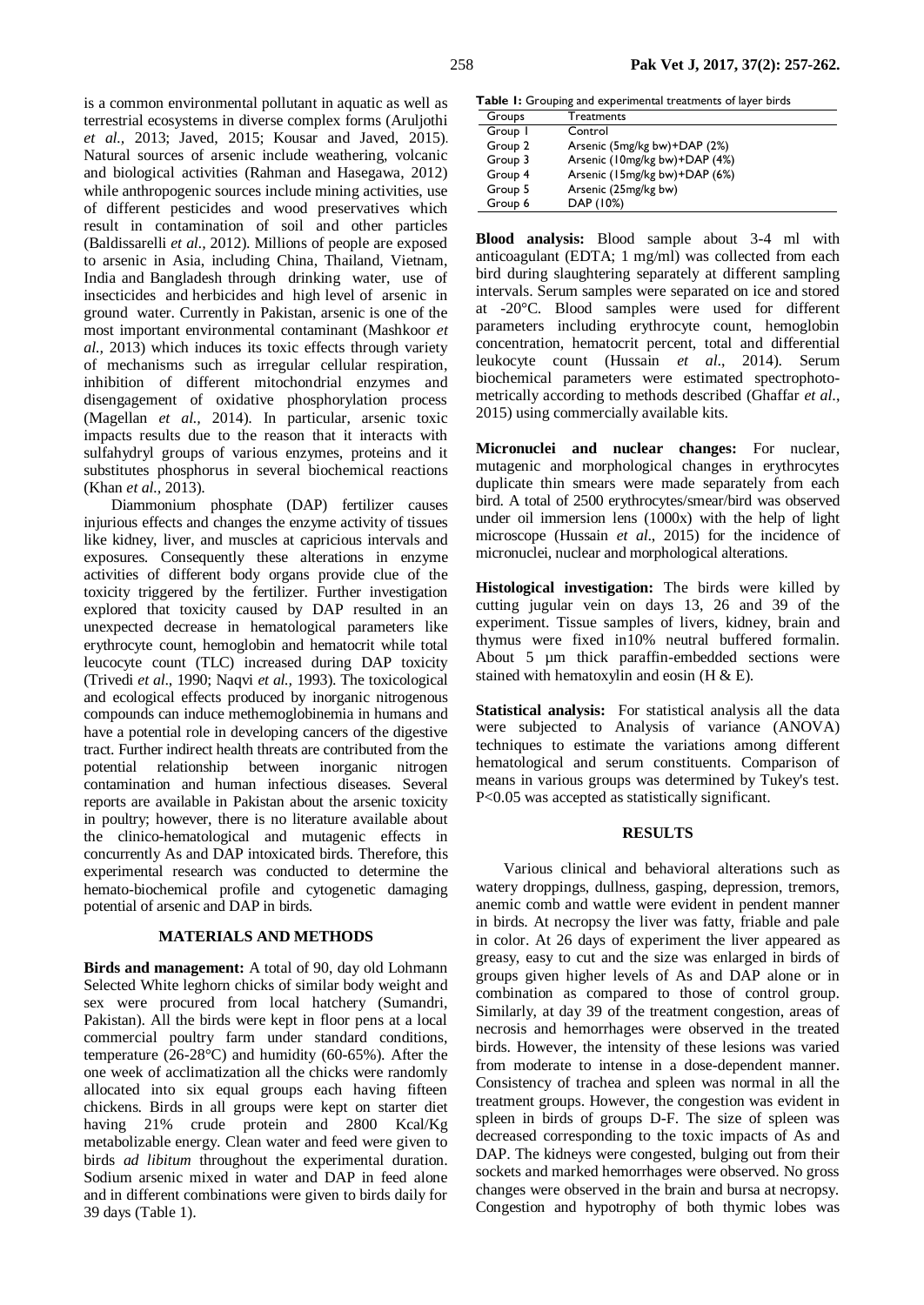observed in birds given higher doses alone and at lower levels in combinations. Extensive fatty infiltration, congestion, pyknosis of hepatocyte (Fig. 1) and coagulative necrosis in liver, increased urinary space, detachment of renal tubules, necrosis of tubular epithelial cells and congestion in kidneys (Fig. 2). The hematological parameters of birds showed that the total erythrocytes count, hemoglobin concentration, hematocrit, mean corpuscular volume and mean corpuscular hemoglobin concentration was significantly reduced in birds of groups D-F throughout the experiment as compared to control group (Table 2). The values of immune response (monocyte and lymphocyte count), plasma proteins, serum total proteins, albumin and globulins were significantly increased in birds of groups D-F at all experimental days. Serum urea concentrations were significantly increased in birds of groups E-F. The values of serum creatinine at days 13 and 26 in birds of groups E-F, while at days 39 in groups D-F were significantly increased as compared to control group (Table 3). The activities of different enzymes such as alanine aminotransferase, lactate dehydrogenase, aspartate aminotransferase and alkaline phosphates were significantly increased in birds of groups D-F at all experimental days. The concentrations of lipid peroxidation product malondialdehyde, triglycerides, cholesterol and cardiac isoenzyme CK-MB were significantly increased in birds of groups D-F at all experimental day (Table 3). The percentile rate of incidence of erythrocyte with micronucleus (Fig. 3) at day 13 in groups E-F, at days 26 and 39 in groups D-F was significantly increased as compared to control group (Table 4). The frequency of erythrocytes with lobed nucleus and pear shaped erythrocytes increased significantly at days 13 in groups E-F and at days 26 and 39 in groups D-F. The percentile rate of erythrocyte with blebbed nucleus and binucleated erythrocyte was significantly increased throughout the experiment when compared to control group.

## **DISCUSSION**

In the present study various clinical and behavioral alterations in birds including watery droppings, dullness,

gasping, depression, tremors, anemic comb and wattle were observed. These physical alterations could be due to increased and impaired permeability of blood vessels and intestinal functions leadings to poor absorption of nutrients ultimately resulting to dullness and depression (Khan *et al*., 2013). Previously respiratory distress due to arsenic in birds, fish and goats has been reported (Khan *et al*., 2013; Ghaffar *et al*., 2015; Ghaffar *et al.,* 2016).

Grossly the lungs were swollen and edematous. Congestion was evident in lungs and spleen. The kidneys were congested, bulging out their sockets and marked hemorrhages were observed. Grossly the liver was pale and hemorrhagic. Congestion and hypotrophy of both thymic lobes was observed only in birds given higher doses of As and DAP. The relative weight of liver, lungs trachea, kidneys, thymus, heart, spleen and brain reduced significantly in birds given higher doses of As and DAP alone and in combinations. The decreased relative weight of tissues might be due to oxidative stress associated with less feed intake, decrease metabolism and less absorption of nutrients. Similar results have been reported in other animals like in, birds, rats, mice and rabbits after supplementation of As (Khan *et al*., 2013). Toxicological effects of diammonium phosphate on liver, kidneys and muscles of fresh water fish (Naqvi *et al*., 1993) and rats have been reported (Gora *et al*., 2014).

The degenerative changes in kidneys and liver of exposed birds could be due to the increased oxidative stress augmented by DAP. Degenerative changes in kidneys and apoptotic cells have been observed (Sener *et al*., 2015). Scanty information is available about the histopathological changes in kidneys in birds due to arsenic intoxication (Khan *et al*., 2013). It is reported that As exposure in hepatocytes of exposed animals causes activation of prototypical AhR-regulated genes (Nqo1 mRNA, Cyp1a1 and Cyp1b1) and induces toxic impacts of As due to increased nuclear localization (Elshenawy *et al*., 2015). The tissue changes in kidneys in present study can be related to increased generation of IL-8 and changes in IL-8 promoter as a result of histone acetylation and DNA methylation. Furthermore, it has been reported that arsenic causes demethylation of IL-8 promoter by

**Table 2:** Hematological parameters of birds given different levels of arsenic and diammonium phosphate

| Parameters/                                      | able 2. Hematological parameters of birds given unicremented or arsente and ulammomant prosphate<br>Groups |                                                                                                                                               |                 |                   |                   |                  |  |
|--------------------------------------------------|------------------------------------------------------------------------------------------------------------|-----------------------------------------------------------------------------------------------------------------------------------------------|-----------------|-------------------|-------------------|------------------|--|
| Days                                             | A                                                                                                          | в                                                                                                                                             | C               | D                 | E.                | F                |  |
| Erythrocyte counts $(10^{12}/L)$                 |                                                                                                            |                                                                                                                                               |                 |                   |                   |                  |  |
| 13                                               | $2.87 \pm 0.04$                                                                                            | $2.71 \pm 0.01$                                                                                                                               | $2.7 \pm 0.02$  | $2.70 \pm 0.01*$  | $2.58 \pm 0.01*$  | $2.46 \pm 0.00*$ |  |
| 26                                               | $2.85 \pm 0.02$                                                                                            | $2.68 \pm 0.01$                                                                                                                               | $2.63 \pm 0.01$ | $2.62 \pm 0.01*$  | $2.51 \pm 0.01*$  | $2.41 \pm 0.00*$ |  |
| 39                                               | $2.69 \pm 0.02$                                                                                            | $2.60 \pm 0.04$                                                                                                                               | $2.55 \pm 0.01$ | $2.37 \pm 0.08*$  | $2.37 \pm 0.03*$  | $2.32 \pm 0.03*$ |  |
| Hemoglobin concentration (g/dl)                  |                                                                                                            |                                                                                                                                               |                 |                   |                   |                  |  |
| 13                                               | $13.02 \pm 0.2$                                                                                            | $11.6 \pm 0.2$                                                                                                                                | $10.75 \pm 0.3$ | $10.35 \pm 0.3*$  | $9.15 \pm 0.02*$  | $9.11 \pm 0.21*$ |  |
| 26                                               | $13.07 \pm 0.2$                                                                                            | $10.8 + 0.2$                                                                                                                                  | $11.9 \pm 0.32$ | $9.92 \pm 0.13*$  | $8.67 \pm 0.14*$  | $8.29 \pm 0.14*$ |  |
| 39                                               | $13.25 \pm 0.1$                                                                                            | $10.7 \pm 0.2$                                                                                                                                | $11.37 \pm 0.1$ | $9.32 \pm 0.62$ * | $8.65 \pm 0.19*$  | $8.25 \pm 0.11*$ |  |
| Hematocrit (%)                                   |                                                                                                            |                                                                                                                                               |                 |                   |                   |                  |  |
| 13                                               | $46.5 \pm 0.8$                                                                                             | $45.47 \pm 0.5$                                                                                                                               | $43.77 \pm 0.4$ | 38.7±0.6*         | $37.4 \pm 1.3*$   | $34.1 \pm 2.6*$  |  |
| 26                                               | $45.2 \pm 0.7$                                                                                             | $41.72 \pm 0.6$                                                                                                                               | $39.35 \pm 0.3$ | $38.4 \pm 0.2*$   | $34.4 \pm 1.2*$   | $33.2 \pm 2.1*$  |  |
| 39                                               | $42.5 \pm 0.5$                                                                                             | 39.05±0.2                                                                                                                                     | 37.47±0.5       | $35.1 \pm 1.1*$   | $29.9 \pm 2.6*$   | $31.7 \pm 2.1*$  |  |
| Mean corpuscular volume (fl)                     |                                                                                                            |                                                                                                                                               |                 |                   |                   |                  |  |
| 13                                               | $137.8 \pm 0.5$                                                                                            | $135.2 \pm 0.6$                                                                                                                               | $132.8 \pm 0.2$ | $128.7 \pm 0.8^*$ | $127.1 \pm 0.7*$  | $123.5 \pm 0.1*$ |  |
| 26                                               | $135.4 \pm 0.4$                                                                                            | $131.5 \pm 0.8$                                                                                                                               | $131.3 \pm 0.1$ | $127.3 \pm 0.4*$  | $128.1 \pm 0.8^*$ | $122.6 \pm 0.1*$ |  |
| 39                                               | $134.5 \pm 0.4$                                                                                            | $133.1 \pm 0.4$                                                                                                                               | $131.2 \pm 0.1$ | $125.1 \pm 0.1*$  | $124.6 \pm 0.1*$  | $122.4 \pm 1.4*$ |  |
| Mean corpuscular hemoglobin concentration (g/dl) |                                                                                                            |                                                                                                                                               |                 |                   |                   |                  |  |
| 13                                               | 38.7±0.4                                                                                                   | $36.9 \pm 0.2$                                                                                                                                | $35.3 \pm 0.6$  | $31.1 \pm 0.4*$   | $30.8 \pm 0.6*$   | $30.3 \pm 0.8*$  |  |
| 26                                               | 36.7±0.4                                                                                                   | $34.2 \pm 0.7$                                                                                                                                | $31.8 \pm 0.5$  | $28.8 \pm 0.4*$   | $28.3 \pm 0.7*$   | $29.7 \pm 0.7*$  |  |
| 39<br>$\sqrt{1}$<br>$\sqrt{M}$<br>$\mathbf{r}$   | $38.2 \pm 0.5$<br>$\sim$ $\sim$ $\sim$                                                                     | 36.2±1<br>$\mathbf{r}$ and $\mathbf{r}$ and $\mathbf{r}$ and $\mathbf{r}$ and $\mathbf{r}$ and $\mathbf{r}$ and $\mathbf{r}$ and $\mathbf{r}$ | $34.3 \pm 1.5$  | $29.6 \pm 0.4*$   | $29.5 \pm 0.5*$   | $29.7 \pm 0.5*$  |  |

Values (Mean±SE) in each row with asterisk differ significantly (P<0.05) than control group.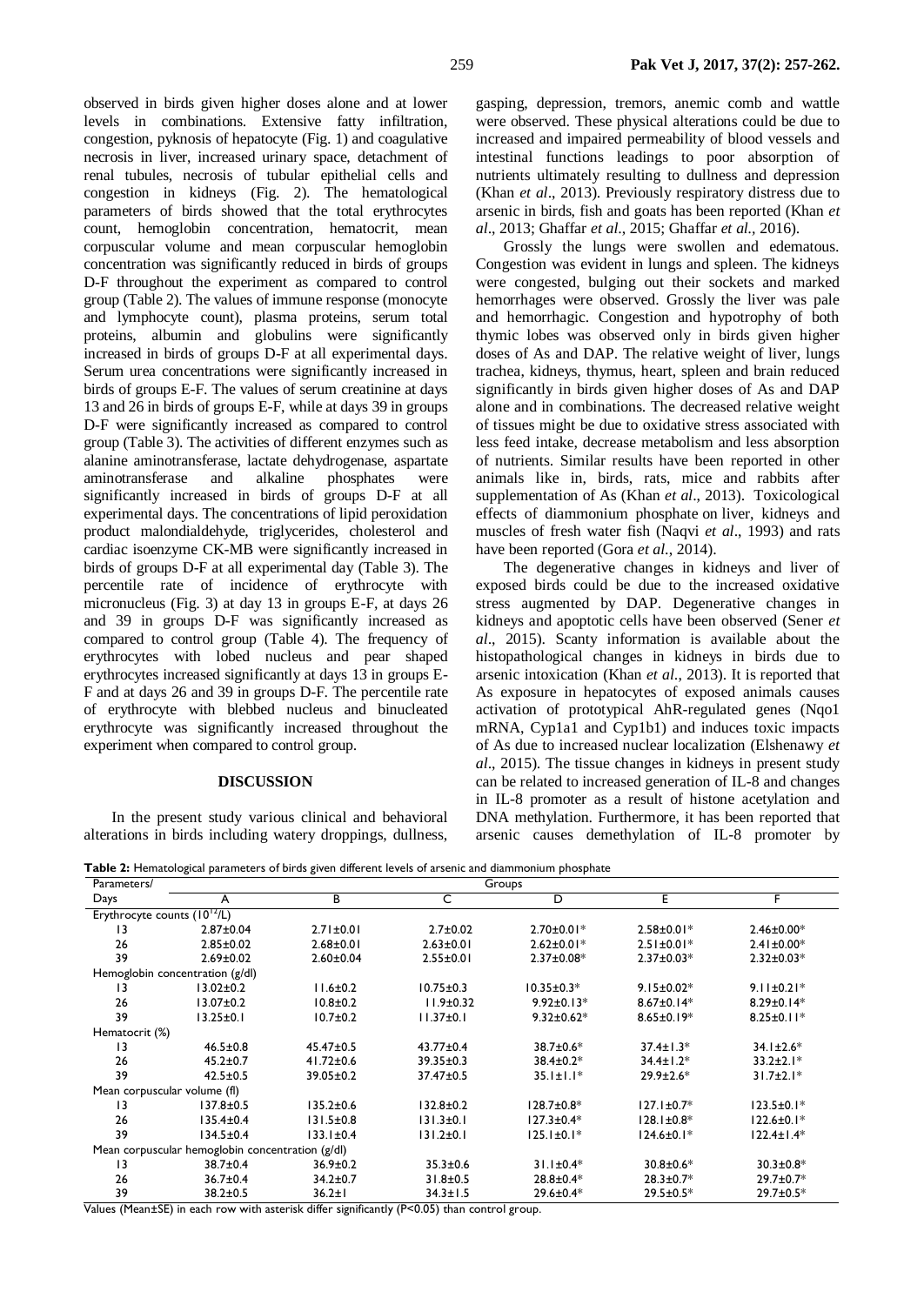**Table 3:** Serum biochemical parameters of birds given different levels of arsenic and diammonium phosphate

| Parameters/Days                   | Groups          |                 |                 |                   |                   |                   |  |
|-----------------------------------|-----------------|-----------------|-----------------|-------------------|-------------------|-------------------|--|
|                                   | A               | В               | C               | D                 | Ε                 | F                 |  |
| Plasma proteins (g/dL)            |                 |                 |                 |                   |                   |                   |  |
| 13                                | $3.56 \pm 0.02$ | $3.54 \pm 0.02$ | $3.46 \pm 0.03$ | $2.84 \pm 0.03*$  | $2.81 \pm 0.03*$  | $2.62 \pm 0.01*$  |  |
| 26                                | $3.49 \pm 0.01$ | $3.48 \pm 0.01$ | $3.41 \pm 0.01$ | $2.81 \pm 0.0*$   | $2.66 \pm 0.02*$  | $2.57 \pm 0.02*$  |  |
| 39                                | $3.50 \pm 0.01$ |                 |                 | $2.73 \pm 0.0*$   | $2.68 \pm 0.01*$  | $2.49 \pm 0.03*$  |  |
|                                   |                 | $3.34 \pm 0.02$ | 3.39±0.01       |                   |                   |                   |  |
| Total protein(gm/dL)              |                 |                 |                 |                   |                   |                   |  |
| 13                                | $3.92 \pm 0.01$ | $3.86 \pm 0.01$ | $3.83 \pm 0.01$ | $3.38 \pm 0.01*$  | $3.11 \pm 0.02*$  | 2.96±0.01*        |  |
| 26                                | $3.92 \pm 0.01$ | $3.83 \pm 0.01$ | 3.79±0.01       | $3.32 \pm 0.01*$  | $3.16 \pm 0.02*$  | $2.86 \pm 0.02*$  |  |
| 39                                | $3.90 \pm 0.01$ | $3.78 \pm 0.01$ | $3.73 \pm 0.01$ | $3.29 \pm 0.0*$   | $3.15 \pm 0.01*$  | $2.65 \pm 0.0*$   |  |
| Albumin (g/dL)                    |                 |                 |                 |                   |                   |                   |  |
| 13                                | $1.75 \pm 0.01$ | $1.70 \pm 0.01$ | $1.67 \pm 0.02$ | $1.51 \pm 0.02*$  | $1.45 \pm 0.01*$  | $1.39 \pm 0.01*$  |  |
| 26                                | $1.68 + 0.01$   | $1.68 + 0.01$   | $1.66 \pm 0.01$ | $1.53 \pm 0.01*$  | $1.41 \pm 0.01*$  | $1.36 \pm 0.02*$  |  |
| 39                                | $1.76 \pm 0.01$ | $1.65 \pm 0.01$ | $1.64 \pm 0.02$ | $1.50 \pm 0.01*$  | $1.41 \pm 0.01*$  | $1.33 \pm 0.02*$  |  |
| Globulins (g/dL)                  |                 |                 |                 |                   |                   |                   |  |
| 13                                | $2.35 \pm 0.01$ | $2.32 \pm 0.01$ | $2.27 \pm 0.01$ | $2.05 \pm 0.01*$  | $2.01 \pm 0.02*$  | $1.92 \pm 0.01*$  |  |
|                                   |                 |                 |                 |                   |                   |                   |  |
| 26                                | $2.34 \pm 0.01$ | $2.26 \pm 0.02$ | $2.22 \pm 0.01$ | $2.02 \pm 0.01*$  | $1.98 \pm 0.01*$  | $1.89 \pm 0.01*$  |  |
| 39                                | $2.34 \pm 0.01$ | $2.24 \pm 0.01$ | $2.20 \pm 0.01$ | $2.01 \pm 0.01*$  | $1.92 \pm 0.01*$  | $1.85 \pm 0.02*$  |  |
| Urea (mg/dL)                      |                 |                 |                 |                   |                   |                   |  |
| 13                                | $9.12 \pm 0.01$ | $9.28 \pm 0.00$ | $9.32 \pm 0.01$ | $9.69 \pm 0.01*$  | $10.8 \pm 0.01*$  | 9.70±0.04*        |  |
| 26                                | $9.02 \pm 0.01$ | $9.31 \pm 0.01$ | $9.37 \pm 0.01$ | $9.75 \pm 0.01*$  | 10.9±0.02*        | $9.70 \pm 0.4*$   |  |
| 39                                | $9.09 \pm 0.02$ | $9.41 \pm 0.01$ | $9.47 \pm 0.01$ | $9.79 \pm 0.02*$  | $12.1 \pm 0.05*$  | $11.9 \pm 0.25*$  |  |
| Creatinine (mg/dL)                |                 |                 |                 |                   |                   |                   |  |
| 13                                | $1.11 \pm 0.02$ | $1.17 \pm 0.01$ | $1.19 \pm 0.0$  | $1.38 \pm 0.03*$  | $1.44 \pm 0.01*$  | $1.35 \pm 0.01*$  |  |
| 26                                | $1.06 \pm 0.01$ | $1.18 \pm 0.01$ | $1.21 \pm 0.0$  | $1.39 \pm 0.03*$  | $1.54 \pm 0.01*$  | $1.37 \pm 0.01*$  |  |
| 39                                | $1.05 \pm 0.02$ | $1.20 \pm 0.01$ | $1.23 \pm 0.0$  | $1.45 \pm 0.02*$  | $1.57 \pm 0.01*$  | $1.39 \pm 0.01*$  |  |
| Alanine aminotransferase (IU/L)   |                 |                 |                 |                   |                   |                   |  |
| $\overline{13}$                   | $5.48 \pm 0.01$ |                 |                 |                   | $6.47 \pm 0.05*$  |                   |  |
|                                   |                 | $5.92 \pm 0.00$ | 5.96±0.00       | $6.10 \pm 0.02$ * |                   | $6.58 \pm 0.02*$  |  |
| 26                                | $5.89 \pm 0.01$ | $6.03 \pm 0.02$ | $6.17 \pm 0.03$ | $6.84 \pm 0.05*$  | 7.52±0.08*        | $7.93 \pm 0.08*$  |  |
| 39                                | $5.90 \pm 0.01$ | $6.18 \pm 0.02$ | $6.32 \pm 0.01$ | $6.95 \pm 0.03*$  | 7.91±0.03*        | $8.26 \pm 0.05*$  |  |
| Lactate dehydrogenase (IU/L)      |                 |                 |                 |                   |                   |                   |  |
| 13                                | 117±1.04        | $121.2 \pm 2.8$ | $124.1 \pm 1.3$ | $130.7 \pm 1.4*$  | $139 \pm 1.2*$    | $144.6 \pm 0.6*$  |  |
| 26                                | $118.5 \pm 2.1$ | $124.7 \pm 1.9$ | $127.3 \pm 1.4$ | $132.6 \pm 1.2*$  | $146 \pm 3.8*$    | $157.5 \pm 2.2*$  |  |
| 39                                | 118±2.63        | $125.8 \pm 1.3$ | $129.2 \pm 2.1$ | $134.2 \pm 1.3*$  | $156 \pm 2.2*$    | $163.9 \pm 1.8*$  |  |
| Aspartate aminotransferase (IU/L) |                 |                 |                 |                   |                   |                   |  |
| 13                                | $93.1 \pm 3.98$ | $97.9 \pm 3.68$ | $100.2 \pm 2.6$ | $102.3 \pm 2.9*$  | $117.3 \pm 1.9*$  | $119.8 \pm 3.9*$  |  |
| 26                                | $94.5 \pm 4.63$ | 98.9±2.48       | $101.3 \pm 1.7$ | $103.1 \pm 1.1*$  | $121.3 \pm 2.1*$  | $126.3 \pm 1.9*$  |  |
| 39                                | $92.1 \pm 3.77$ | $99.4 \pm 2.63$ | $105.4 \pm 1.3$ | $107.8 \pm 1.6^*$ | $121.4 \pm 3.7*$  | $138.6 \pm 2.6*$  |  |
|                                   |                 |                 |                 |                   |                   |                   |  |
| Alkaline phosphates (IU/L)        |                 |                 |                 |                   |                   |                   |  |
| 13                                | $15.1 \pm 0.2$  | $15.7 \pm 0.2$  | $16.3 \pm 0.1$  | $19.7 \pm 1.7*$   | $19.0 \pm 0.4*$   | $20.6 \pm 0.2*$   |  |
| 26                                | $15.4 \pm 0.3$  | $17.2 \pm 0.1$  | $17.7 \pm 0.4$  | $19.3 \pm 1.3*$   | $20.3 \pm 1.3*$   | $21.2 \pm 0.2*$   |  |
| 39                                | $15.6 \pm 0.4$  | $17.4 \pm 0.8$  | $17.7 \pm 0.08$ | $19.1 \pm 0.9*$   | $21.8 \pm 1.1*$   | $24.8 \pm 0.3*$   |  |
| Malondialdehyde concentration     |                 |                 |                 |                   |                   |                   |  |
| 13                                | $2.15 \pm 0.03$ | $2.19±-0.0$     | $2.27 \pm 0.01$ | $2.74 \pm 0.2*$   | $3.19 \pm .01*$   | $3.22 \pm 0.1*$   |  |
| 26                                | $2.16 \pm 0.01$ | $2.26 \pm 0.0$  | $2.32 \pm 0.01$ | $2.77 \pm 0.1*$   | $3.28 \pm 0.1*$   | $3.33 \pm 0.02*$  |  |
| 39                                | $2.16 \pm 0.01$ | $2.30 \pm 0.0$  | $2.35 \pm 0.01$ | $2.89 \pm 0.1*$   | $3.32 \pm 0.1*$   | $3.43 \pm 0.01*$  |  |
| Triglycerides (mg/dL)             |                 |                 |                 |                   |                   |                   |  |
| 13                                | 74.9±0.8        | $76.8 \pm 0.5$  | 77.8±0.6        | $86.5 \pm 0.6*$   | $87.4 \pm 0.8^*$  | 89.4±0.9*         |  |
| 26                                | $75.3 \pm 0.4$  | 78.4±0.5        | 78.5±0.6        | 87.8±0.8*         | 92.2±1.4*         | 98.4±0.4*         |  |
| 39                                |                 |                 |                 |                   |                   |                   |  |
|                                   | 75.7±0.1        | 79.6±0.4        | 79.5±0.5        | $86.2 \pm 0.3*$   | $92.2 \pm 0.4*$   | 99.1±1.5*         |  |
| Cholesterol (mg/dL)               |                 |                 |                 |                   |                   |                   |  |
| 3                                 | $108.3 \pm 0.6$ | $110.8 + 0.6$   | $111.8 \pm 0.7$ | $123.9 \pm 0.7*$  | $123.3 \pm .1*$   | $131.2 \pm 0.5*$  |  |
| 26                                | $108.7 \pm 0.3$ | $113.1 \pm 0.3$ | $115.3 \pm 0.3$ | 129.5±0.2*        | $134.7 \pm .3*$   | $136.6 \pm 1.4*$  |  |
| 39                                | $108.7 \pm 0.2$ | $114.2 \pm 0.3$ | $116.1 \pm 0.3$ | $137.1 \pm 0.1*$  | $141.2 \pm 0.8^*$ | $142.1 \pm 1.1*$  |  |
| CK-MB (IU/L)                      |                 |                 |                 |                   |                   |                   |  |
| 13                                | $9.32 \pm 0.02$ | $9.44 \pm 0.01$ | $9.45 \pm 0.01$ | $10.57 \pm 0.02*$ | $11.81 \pm 0.2*$  | $11.97 \pm 0.01*$ |  |
| 26                                | $9.29 \pm 0.01$ | $9.54 \pm 0.01$ | $9.62 \pm 0.02$ | $11.74 \pm 0.01*$ | $12.32 \pm 0.6*$  | $13.92 \pm 0.02*$ |  |
| 39                                | $9.24 \pm 0.01$ | $9.65 \pm 0.02$ | $9.85 \pm 0.5$  | $11.81 \pm 0.1*$  | $13.52 \pm 0.5*$  | $13.92 \pm 0.2*$  |  |
|                                   |                 |                 |                 |                   |                   |                   |  |

Values (Mean±SE) in each row with asterisk differ significantly (P<0.05) than control group.

modulation of CpG leading to upstream of transcription of its bases which increases cell cycle dysregulation and cell migratory capabilities leading to renal toxicity (Singh *et al*., 2015).The necrotic changes in our study might be due to release of apoptotic inducing factors from mitochondria through reactive oxygen species (ROS) signaling pathway and ultimately leading to cell death (Altikat *et al.* 2014). In addition, congestion in lymphoid organs, hemorrhages, tubular epithelial cell degeneration, focal mineralization and tubular casts in kidneys in rats due to As alone (Jomova *et al*., 2011; Gora *et al*., 2014) and birds have been reported (Khan *et al*., 2013).

The values of immune response (monocyte and lymphocyte count), plasma proteins, serum total proteins,

albumin and globulins were significantly decreased in birds. The decreased values of erythrocyte counts, hematocrit concentration and hemoglobin (Hb) in present study could be due to exhaustion of both hemopoietic and metabolic activities of exposed birds. Similar results have been reported previously in rats (Hussain *et al*., 2014; Hussain *et al*., 2015). Arsenic exposure causes lower values of erythrocytes, plasma total protein and total antioxidant activity by reactive oxygen species (ROS) production (Hussain *et al.,* 2015). Scanty information is also available about the adverse impacts of DAP in fish at higher concentrations in terms of decreased erythrocyte counts, hemoglobin, hematocrit while increased total leucocyte count (Trivedi *et al*. 1990, Naqvi *et al.* 1993).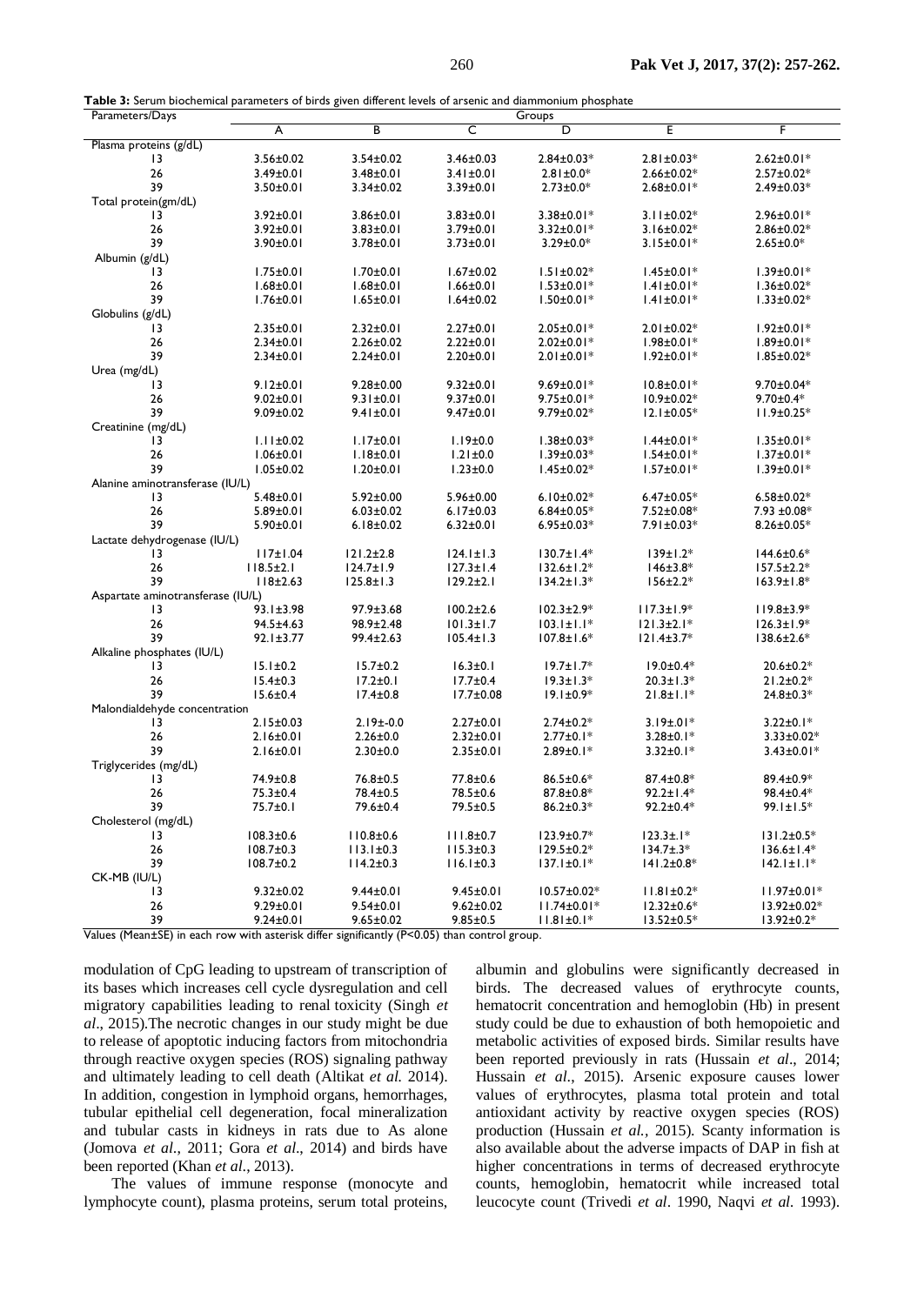

**Fig. 1:** Liver of birds treated with arsenic and diammonium phosphate showing congestion (arrow heads), pyknosis of hepatocyte (arrows) and coagulative necrosis in liver. H & E. 200X.



**Fig. 2:** Kidneys of birds treated with arsenic and diammonium phosphate showing congestion (arrows), detachment of renal tubular epithelium from basement membrane (arrow heads) and increased urinary space (thin arrows). H & E. 200X.



**Fig. 3:** Blood smear of arsenic and diammonium phosphate treated birds showing different nuclear and morphological changes in erythrocytes. Arrows=micronucleus; Arrow heads=pear shaped erythrocyte. Wright-Giemsa stain: 1000x.

Higher values of MCV and MCH in birds in our study could also be due to increased number of immature erythrocyte suggesting macrocytic anemia (Ghaffar *et al*., 2014), while the reduced values of MCHC could be due to poor synthesis of hemoglobin and swelling of erythrocyte.

The reduced values of hematological parameters in this study could be due to the inability of birds to carry suitable amount of oxygen to blood forming tissue (Hussain *et al.,* 2014).

The serum triglycerides, cholesterol, cardiac isoenzyme CK-MB and the concentrations of lipid peroxidation product malondialdehyde were significantly increased in birds. Similar findings have also been reported in birds alone due to arsenic intoxication (Khan *et al*., 2013). In published literature, no report is available about the adverse impacts of both As and DAP together in birds in different combinations. The increased values of serum urea and creatinine in this study have also been reported due to increased exposure to As in rats (Sener *et al*., 2015). The increased values of biomarkers of kidneys (urea and creatinine) and liver (ALT and AST) in birds in present study might be due to higher levels of oxidonitrosative stress and up regulation of renal Caspase-3, KIM-1, TGF-β, and TNF-α mRNA expression in kidneys and hepatic tissues in rats (Adil *et al*., 2015). Previously significantly increased values of serum cardiac biomarkers (triglycerides, creatine kinase-MB and cholesterol), liver function tests (AST, ALT and ALP), renal function tests (urea and creatinine) and lipid peroxidation product (MDA) have been reported in rats [\(Muthumani and](http://www.ncbi.nlm.nih.gov/pubmed/?term=Muthumani%20M%5BAuthor%5D&cauthor=true&cauthor_uid=24062023) [Prabu,](http://www.ncbi.nlm.nih.gov/pubmed/?term=Prabu%20SM%5BAuthor%5D&cauthor=true&cauthor_uid=24062023) 2015). In present study the increased cardiac markers in birds can be related to downregulation of protein expressions Nrf2 and HO-1 while up-regulation of myocardial NADPH sub units (NOX2 and NOX4) and Keap-1.

The percentile rate of erythrocyte with blebbed nucleus and binucleated erythrocyte was significantly increased throughout the experiment in treated birds. So far as our knowledge is concerned, no information is available in published literature about these kinds of nuclear and morphological changes in erythrocyte of birds exposed to As and DAP. The presence of micronucleus in erythrocytes, lobed nuclei and blebbed nucleui in our study could be due to higher production of caspase activated DNase leading to cleavage of cytoskeleton (vimentin, fodrin and gelsolin) and nuclear proteins resulting to mitochondrial damage (Ghaffar *et al*., 2014; Hussain *et al.*, 2014). Erythrocytes anomalies have also been reported in fish exposed to heavy metal (As) and toxicants (Witeska *et al.,* 2014). The various morphological changes in erythrocytes in present study in birds like pear shape erythrocytes might be due to morphological changes in their plasma membrane associated with nitration of DNA proteins and oxidation of mRNA when the organisms encounter to different chemicals which induce oxidative stress potential ultimately causing DNA assault leading to molecular damages (Hussain *et al.,* 2014).

Based on the results of our experiment it is determined that arsenic (25 mg/kg bw) and DAP (10%) alone and in combinations (15 mg/kg bw+6% DAP) were the most toxic than all other combinations to birds.

**Conclusions:** The As even at low levels in the presence of nitrogenous chemicals in ecosystem poses clinicohematological, histopathological, biochemical and genotoxic impacts in birds.